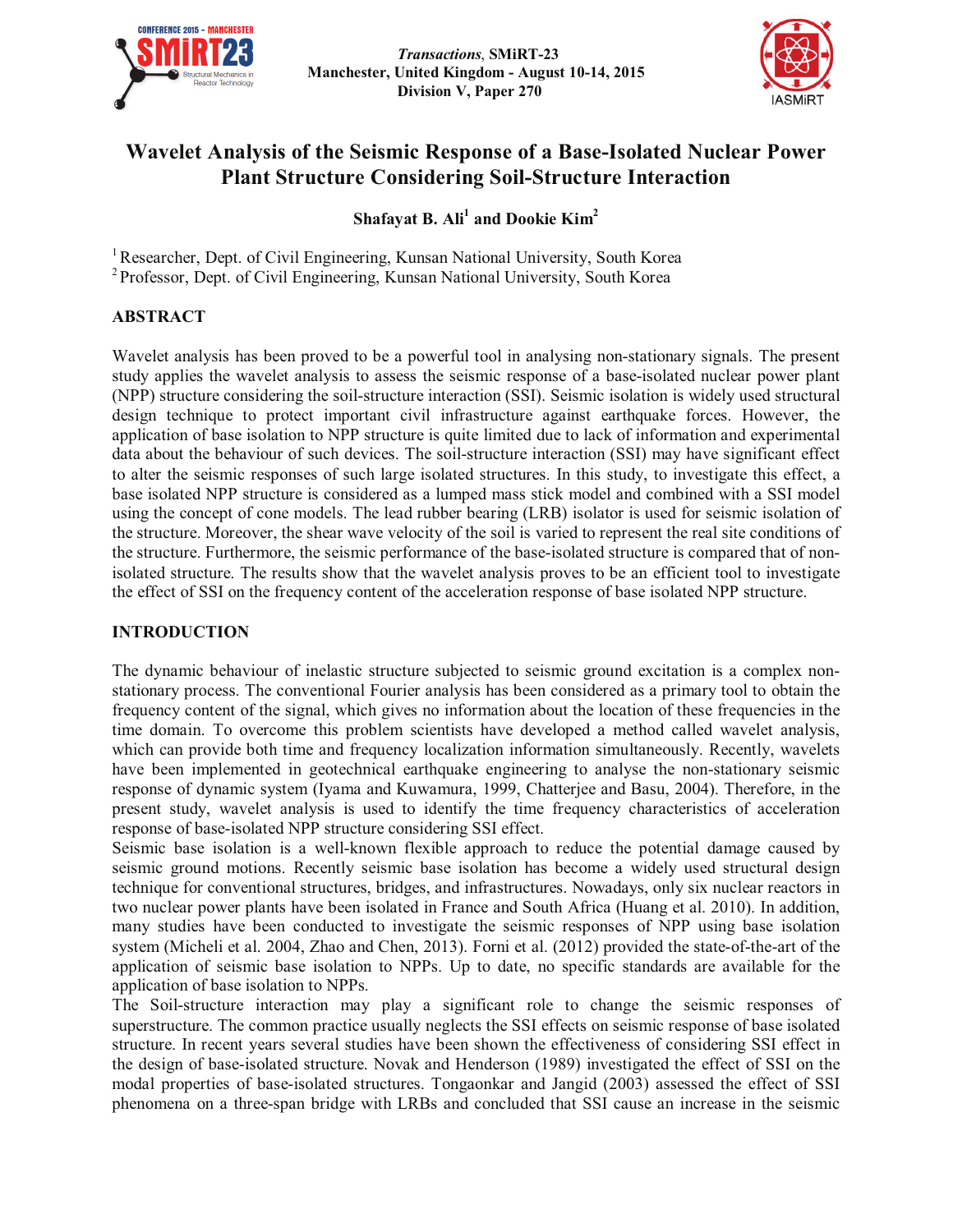displacements. Spyrakos et al. (2009) presented the importance of SSI on the seismic response of baseisolated buildings and shown that the SSI effects are more pronounced on the modal properties of the system.

The primary objective of this paper is to evaluate the effects of SSI on base-isolated NPP rested on the different rock site conditions. In that regard, a wavelet-based technique is applied to analyse the acceleration response of structures. Finally, the wavelet analysis is used to evaluate the degree of correlation between the input ground motion and the seismic responses of the structures.

# **NUCLEAR POWER PLANT (NPP) MODEL**

In the present study, a simplified model of Advanced Power Reactor (APR1000) is used for numerical analysis. The structural model of base-isolated NPP established with a lumped mass stick model, base mat and base isolation devices. The total height of NPP stick model is 65.8m with fourteen nodes and thirteen three dimensional beam elements. The total dimensions of base mat are 100 x 80 x 4 m. However, the base mat dimensions under the stick model are 20 x 16 x 12 m. Total 121 LRB isolators are used for adopting base isolation system. The BI-NPP model is constructed by OpenSees Navigator (Schellenberg et al. 2013). The structural model of BI-NPP model is shown in Figure 1.



Figure 1. NPP containment building sectional elevation and stick model (left), Nuclear island base mat dimensions (right).

# **DESIGN OF LRB ISOLATORS**

In this study, Lead rubber bearing (LRB) isolator is used which consists of low damping natural rubber, steel plates and a lead plug damper. The rubber is an elastic material and the lead plug damper acts as a plastic material at low levels of stresses, therefore, as a whole, the LRB device shows nonlinear dynamic properties. In this study, the international Organization for Standardization (ISO) specification (2010) are followed to design the LRB isolator. The equivalent linear properties are also used for isolation device analysis which is shown in Figure 2. In Figure 2  $K_u$  is the linear horizontal tangential stiffness and  $K_d$  is the post-yield horizontal stiffness. K<sub>H</sub> represents the effective horizontal stiffness of the isolator. Moreover,  $Q_d$  and  $F_y$  denote the characteristic strength and yield strength respectively.  $\delta_{\text{max}}$  is the maximum horizontal displacement and  $\delta_{\min}$  is the minimum horizontal displacement of the isolator. Furthermore, F<sub>max</sub> and F<sub>min</sub> are the maximum and minimum horizontal forces corresponding to the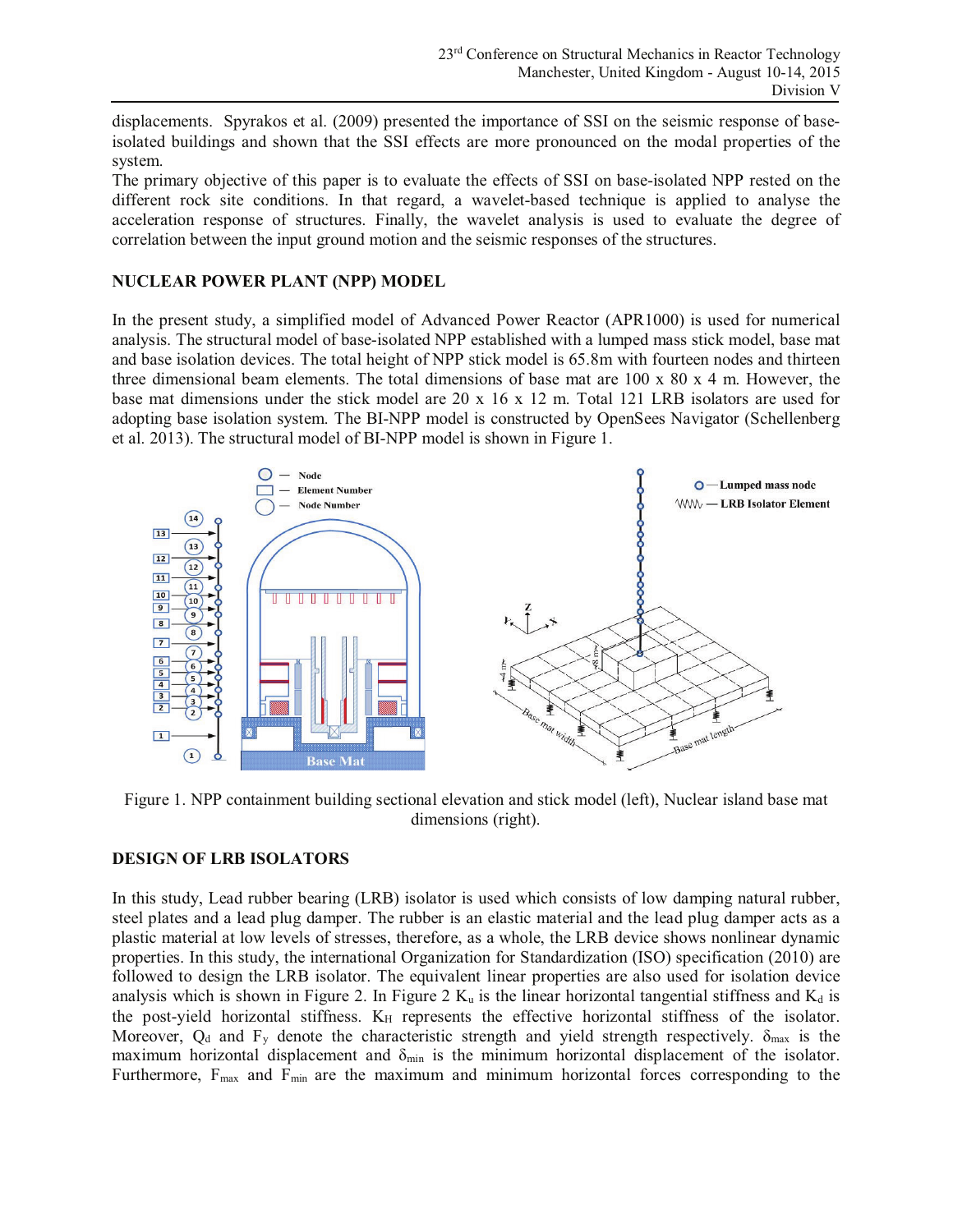maximum and minimum horizontal displacements of the isolator, respectively. Table 1 illustrates the dynamic properties of LRB isolator.



Figure 2. Linearization of the force-displacement relationship of LRB isolator (ISO, 2010).

| Horizontal<br><b>Stiffness</b> | Post-yielding<br><b>Stiffness</b> | Yield<br>Strength | Characteristic<br>Strength | Yield<br>Displacement | Hardening<br>ratio |
|--------------------------------|-----------------------------------|-------------------|----------------------------|-----------------------|--------------------|
| $K_H$ (KN/m)                   | $K_d$ (KN/m)                      | $F_{v}$ (KN)      | $Q_d$ (KN)                 | $\delta_{\rm v}$ (mm) | α                  |
| 8436.10                        | 7089.55                           | 303.73            | 269.31                     | 4.85                  | 0.113              |

Table 1: Properties of LRB isolator.

# **WAVELET ANALYSIS**

There are mainly two types of wavelet transform that is, the continuous wavelet transform and the discrete wavelet transform. Iyama and Kuwamura (1999) illustrated that discrete wavelet transform is more useful because it represents a signal characteristics as well. Therefore, the discrete wavelet transform is used in this paper and simply referred as wavelet transform.

# *Wavelet decomposition*

The wavelet decomposition process starts with splitting the acceleration signal into two parts, the approximation and the detail, by passing through two complementary filters. The approximations are the high scale and contain the low frequency component of the signal. However, the details are the low scale and contain the high frequency component. The decomposition process is presented by the Equation 1.

$$
A_j(t) = a_{j+1}(t) + d_{j+1}(t)
$$
\n(1)

Where  $A(t)$  is the original acceleration signal,  $a(t)$  is the approximations component,  $d(t)$  is the details component, and j is the level number representing the particular range of frequency content of the signal. The frequency range of each decomposition level is expressed by Equation 2.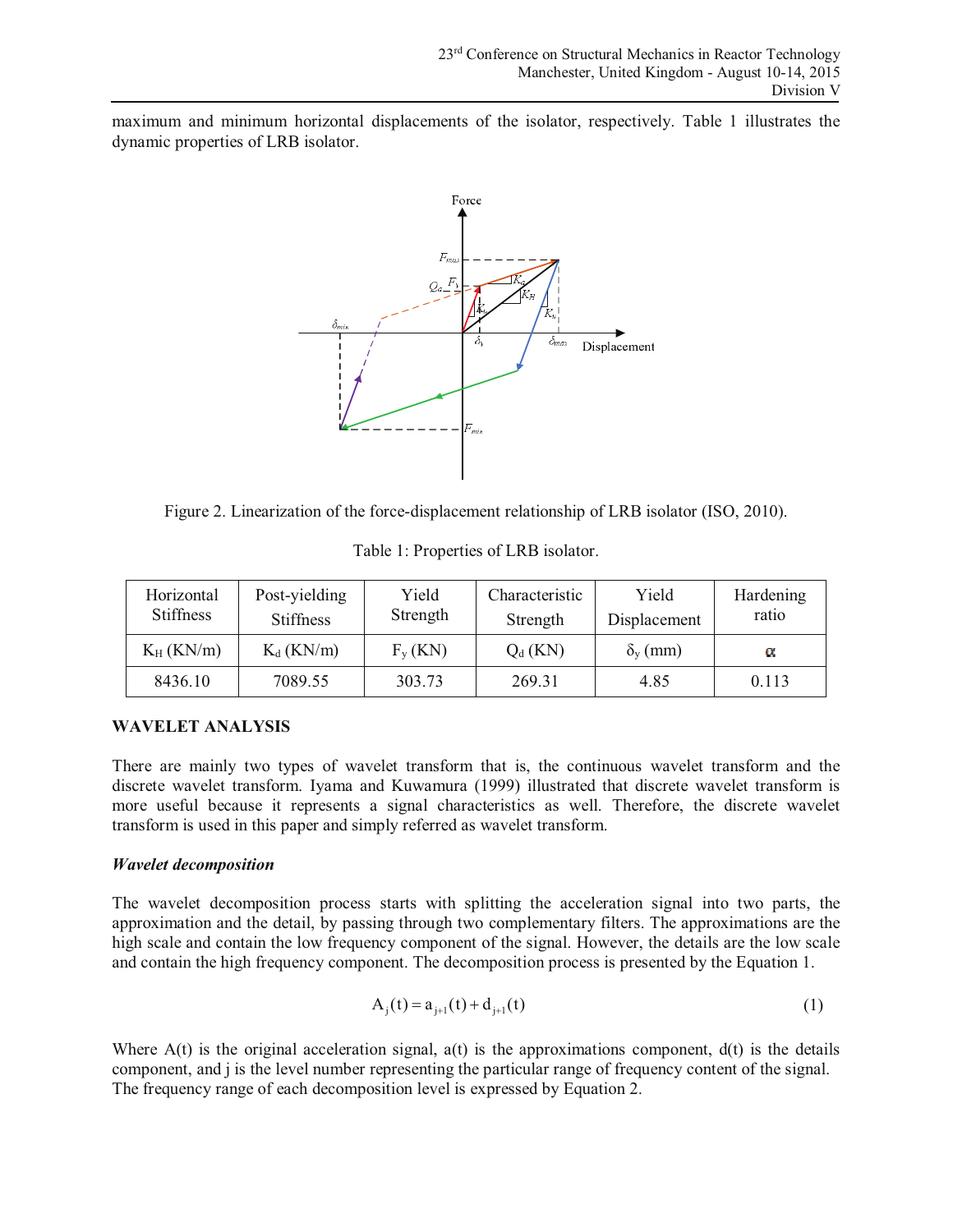$$
\omega_{j} = \left[\frac{1}{2^{j+1}\Delta t}, \frac{1}{2^{j}\Delta t}\right]
$$
 (2)

Where Δt is the time step of discretized signal. Sarica and Rahman (2003) illustrated that, the original signal can be reconstructed from details without losing any information and can be written by Equation 3.

$$
A_o(t) = \sum_{j=1}^{n} d_j(t)
$$
 (3)

Where n represents the total number of decomposition levels. Using linear combination of wavelet basis function the details components of the original signal can be represented by Equation 4.

$$
d_j(t) = \sum_{-\infty}^{\infty} c_{j,k} \Psi_{j,k}
$$
 (4)

Where k is an index of time scale,  $\psi_{i,k}$  are the basis wavelet function and  $c_{i,k}$  are corresponding wavelet coefficients. The basis wavelet function can be written by following Equation.

$$
\psi_{j,k} = 2^{\frac{j}{k}} \psi(2^{j}t - k)
$$
 (5)

In this study, 4th-order Daubechies mother wavelet is used as a basis wavelet function.

#### *Energy Calculation*

Walker (1999) illustrated that the total energy of a discrete signal can be expressed by the sum of the squares of its values.

$$
E = \Delta t \sum_{t=0}^{t} A_o^{2}(t)
$$
 (6)

Moreover, the total energy can be represented in the form of details only at each decomposition level. In this study, this concept is used to determine the cumulative energy of signals which is expressed by the Equation 7.

$$
E = \sum_{j=1}^{n} \sum_{k=0}^{t} d_j^{2}(t)
$$
 (7)

#### **SOIL-STRUCTURE SYSTEM IDEALISATION**

In this study, the sub-structure methodology is used to adopt the SSI model. The infinite soil medium beneath structure is assumed as a homogeneous half-space and modelled by the concept of Voigt viscoelastic Cone Models. Five degree of freedoms are considered for sway and rocking motions about x and y axis and rotation about z axis. In addition, a set of frequency-independent springs and dashpots are used to consider the inertial interaction between structure and soil (Ghaffar-Zade and Cahpel, 1983). The soil model is represented in Figure 3.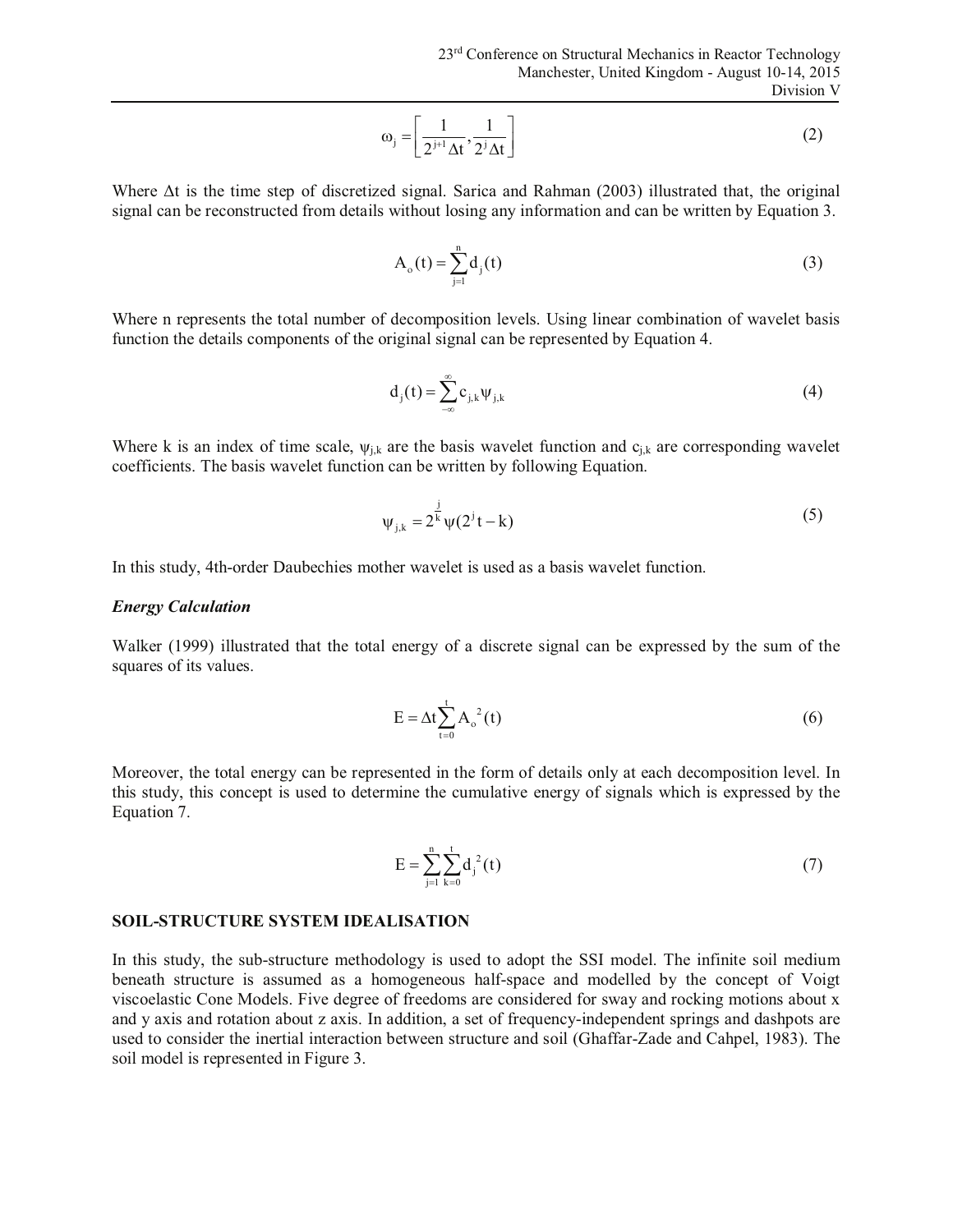

Figure 3. Soil model (Kenarangi and Rofooei, 2010).

The soil related parameters are presented by Equation 8 and 9.

$$
K = \frac{\rho V^2 A}{z}, \quad C = \rho V A, \quad C' = 2\frac{\zeta}{\omega} K, \quad m' = \frac{\zeta}{\omega} C
$$
 (8)

$$
K_{\varphi} = \frac{3\rho V^2 I}{z}, \quad C_{\varphi} = \rho VI, \quad C_{\varphi}' = 2\frac{\zeta}{\omega}K_{\varphi}, \quad m_{\varphi}' = \frac{\zeta}{\omega}C_{\varphi}
$$
(9)

Where V is the shear wave velocity for sway and torsional motions and the dilatational wave velocity for rocking motions, ρ is the specific mass of soil and z is the apex height of the cone model. A and I denote the area of foundation and the area moment of inertia about the axes of rotation respectively. Furthermore, ζ and ω represent the damping ratio of soil and fundamental frequency of the soil-structure system respectively.

### **RESULTS AND DISCUSSIONS**

In this study, depending on the consideration of base isolation system two types of structure is used, i.e., NPP (without considering base isolators) and BI-NPP (with considering base isolators). A discrete cone model based on the concept of voigt viscoelastic cone models is used to consider the soil properties beneath the structures. In addition, two shear wave velocities are used in the SSI model for considering soft rock (Vs=600 m/s) and rock (Vs=1000 m/s) sites. Moreover, the time history analysis is performed by applying 1940 El Centro ground motion. Finally, the wavelet transform is used to analysis the acceleration responses of the structures in conjunction with SSI.

### *Total energy*

Figure 4 shows the total energy of acceleration responses of the top node of NPP and BI-NPP models. As seen in Figure 4 (a), for NPP structure the total energy of response increased greatly then the applied ground motion. However, when the SSI effect is considered the total energy reduced dramatically. The amount is 92% and 83%, for soft and rock site conditions respectively. Moreover, the rate of decrement is greater, which is more than 50% for soft rock site. Furthermore, Figure 4 (b) shows that, after implementing the base isolation device to NPP structure the increase of total energy is relatively low than the input record, whereas, the consideration of SSI effect is negligible which is less than 1% to alter the energy. It can be concluded that, SSI has great effect to decrease the total energy of response of NPP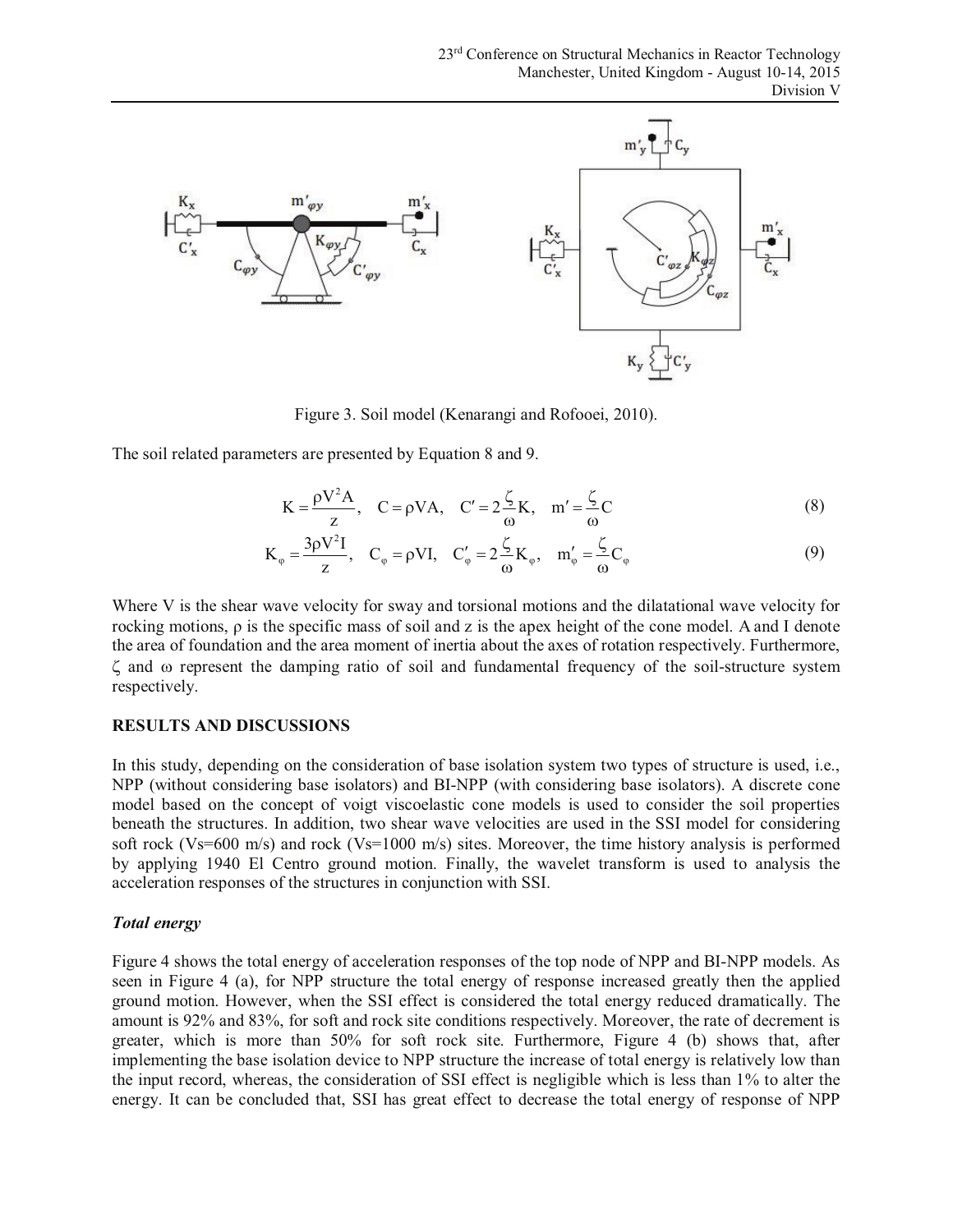structure, whereas, the effect is negligible for BI-NPP structure. Moreover, the rate of change of the total energy is prominent for NPP rested on soft rock site.



Figure 4. Total energy of acceleration responses of nuclear power plant models.

## *Energy distribution*

The energy distribution at each decomposition level of top node acceleration responses of NPP and BI-NPP models with considering SSI effect is shown in Figure 5. It is observed that, the energy contribution of El-Centro earthquake record is distributed over wide level of frequencies. However, more than 90% of energy is contained in 0.39 to 12.5 Hz, which lies in levels 2-6. The fundamental frequencies of NPP models with SSI are found to vary from 4.1 to 4.6 Hz, which hold in level 3. As seen in Figure 5 (a), at level 3, total energy of input ground motion is 28% which increased to more than 80% for NPP model. Moreover, when the SSI effect is considered with two rock site conditions, the decrease of energy ratio is less than 5% at all frequency levels. Therefore, it can be concluded that fundamental frequency of NPP model dominates the energy distribution of acceleration response of the structure, whereas, SSI has negligible effect to change the energy portion at each decomposition level.

It can be seen from Figure 5 (b), for BI-NPP structure the energy contribution of each decomposition level follows the similar way of energy distribution of applied ground motion, except the level that contains fundamental frequency of the structure which is around 0.5 Hz. At levels 1-5 and 7 the energy ratios of input motion and response of BI-NPP are almost similar, whereas, at level 6 (contains the fundamental frequency of structure) it jumped from 3% to 10%. However, the decrease of energy portion at each level is negligible (less than 2%) when SSI effect is considered. It indicates that, after implementing the base isolation system to NPP structure the energy ratio at each level of response is spread over a wide band of frequencies, while, SSI dose not add any significant effect to alter it.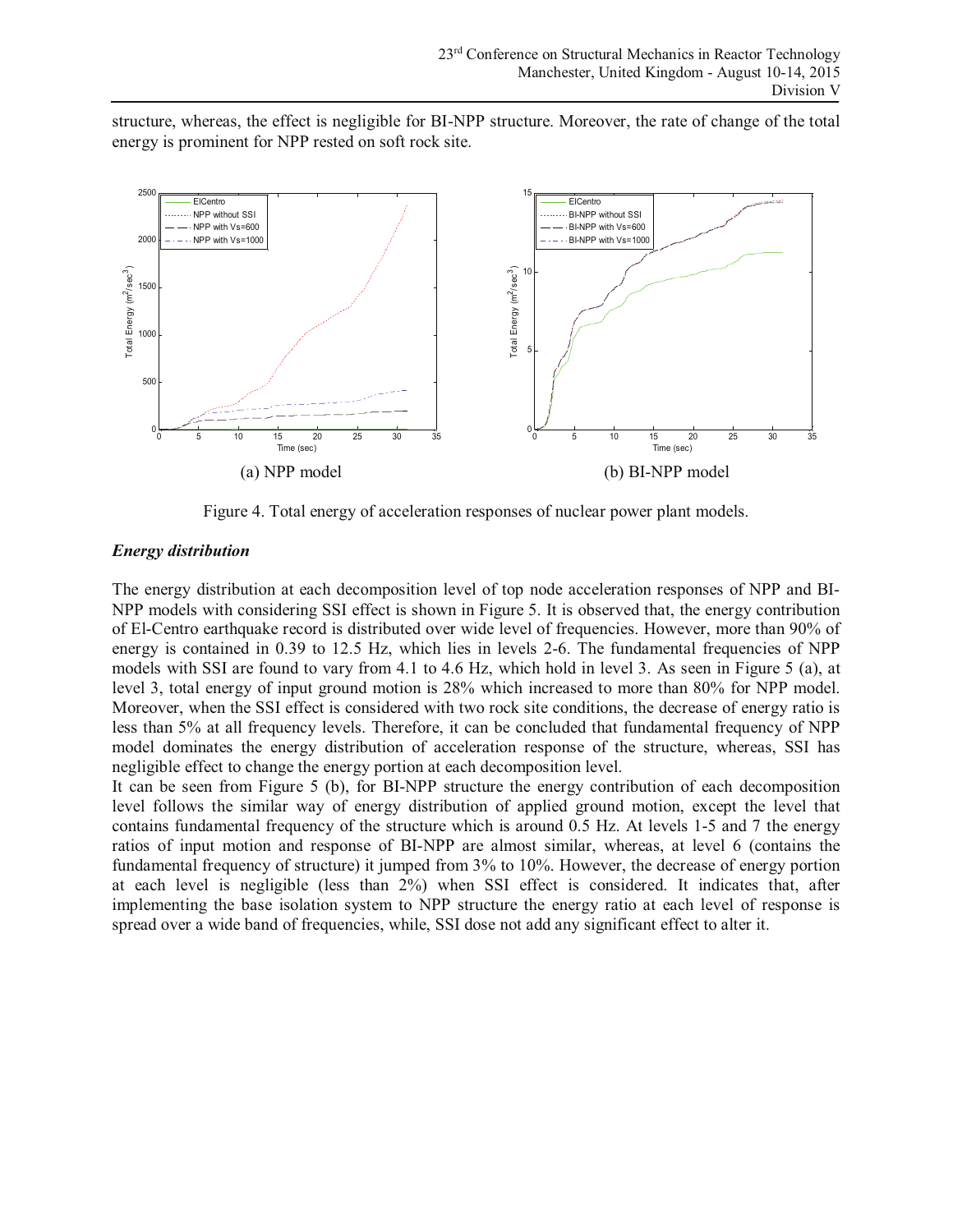

Figure 5. Energy distribution at each decomposition level of acceleration responses of nuclear power plant models.

## *Comparison of input motion and structural response*

Wavelet analysis can be applied to identify short-term changes in the frequency content of a signal which can be used to detect the change of dynamic characteristics of structure, such as the initiation sign of stiffness degradation or the sudden occurrence of non-ductile events (Goggins et al. 2006). The change of wavelet coefficients can be identified by determining the degree of correlation between two signals, which is expressed by Equation 10,



(a) NPP model (b) BI-NPP model

Figure 6. Degree of correlation between ground motion and acceleration response of nuclear power plant models.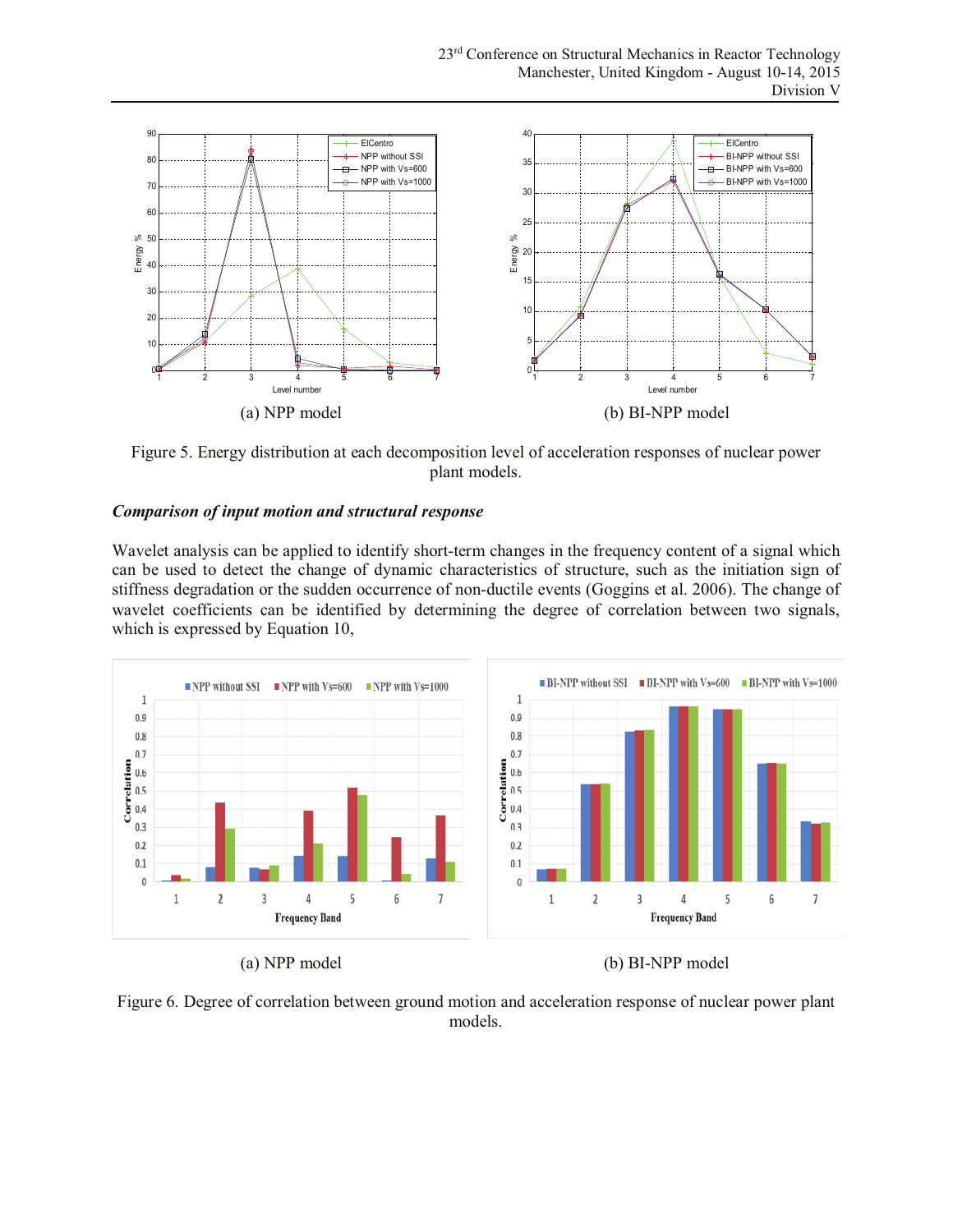$$
\rho_{xyj} = \frac{\sum_{i} w_{xj} w_{yj}}{\sqrt{\sum_{i} w_{xj}^{2}} \sqrt{\sum_{i} w_{yj}^{2}}}
$$
\n(10)

Where  $\rho_{xyj}$  is the correlation coefficient.  $w_{xj}$  and  $w_{yj}$  are the details of input ground motion and the acceleration response of structure at level j.

The variation of degree of correlation between input ground motion and acceleration response of NPP and BI-NPP models in conjunction with SSI are shown in Figure 6. It is observed from Figure 6(a) that, for NPP structure poor correlation exists for all decomposition levels. The level 3 contains the fundamental frequency of NPP model with highest energy portion, shows lowest correlation. However, after adding SSI effect correlation coefficients improved somewhat. Relatively better correlation exists when soft rock site is considered for NPP structure. On the other hand, it can be noticed from Figure 6 (b), good agreement occurs between BI-NPP response and input ground motion. Nearly perfect relation observes at levels 3-5 where most of the energy of the response lies. Moreover, better relationship displays at level 6 which contains the fundamental frequency of BI-NPP structure. Furthermore, correlation coefficients do not suffer much change when SSI effect is adopted. It can be concluded that, frequency content of NPP response is not related with input ground excitation, whereas, soft rock site relatively increases the relation. However, BI-NPP response directly correlates with ground motion and the relation does not change much when SSI effect is considered.

### **CONCLUSIONS**

The present study evaluated the effect of SSI on a base-isolated NPP structure and compared with rigidly fixed NPP structure to the ground by using the wavelet analysis. The summary of this study are as follow:

- The energy calculation process based on wavelet transform is a good tool to investigate the effect of SSI on frequency content of the acceleration responses of nuclear power plant structures.
- The consideration of SSI effect causes significant decrease of accumulative total energy of the acceleration response of NPP structure, especially for soft rock site. This indicates that, NPP structure suffers less acceleration when SSI effect is adopted. Whereas, the effect is negligible for BI-NPP structure.
- The energy distribution of NPP structure is dominated by the fundamental frequency and demands more high frequency content than the input ground motions, while, SSI has negligible effect to change it. However, for BI-NPP structure the energy ratio at each level of response is spread over a wide band of frequencies, dose not suffer much change due to SSI effect.
- Poor correlation exists between acceleration response of NPP structure and input ground excitation, whereas, for soft rock site the relation increases significantly. Conversely, the frequency content of the response of BI-NPP is directly related to the input motions at the levels where most of the energy lie, however, SSI has negligible contribution to change the relation.

### **ACKNOWLEDGEMENT**

This work was supported by the Nuclear power Core Technology Development Program of the Korea Institute of Energy Technology Evaluation and Planning (KETEP) grant financial resource from the Ministry of Trade, Industry & Energy, Republic of Korean (No. 2014151010170A).

### **REFERENCES**

Iyama, J. and Kuwamura, H. (1999). "Application of wavelets to analysis and simulation of earthquake motions," *Earthquake engineering and Structural Dynamics*, 28 255-272.